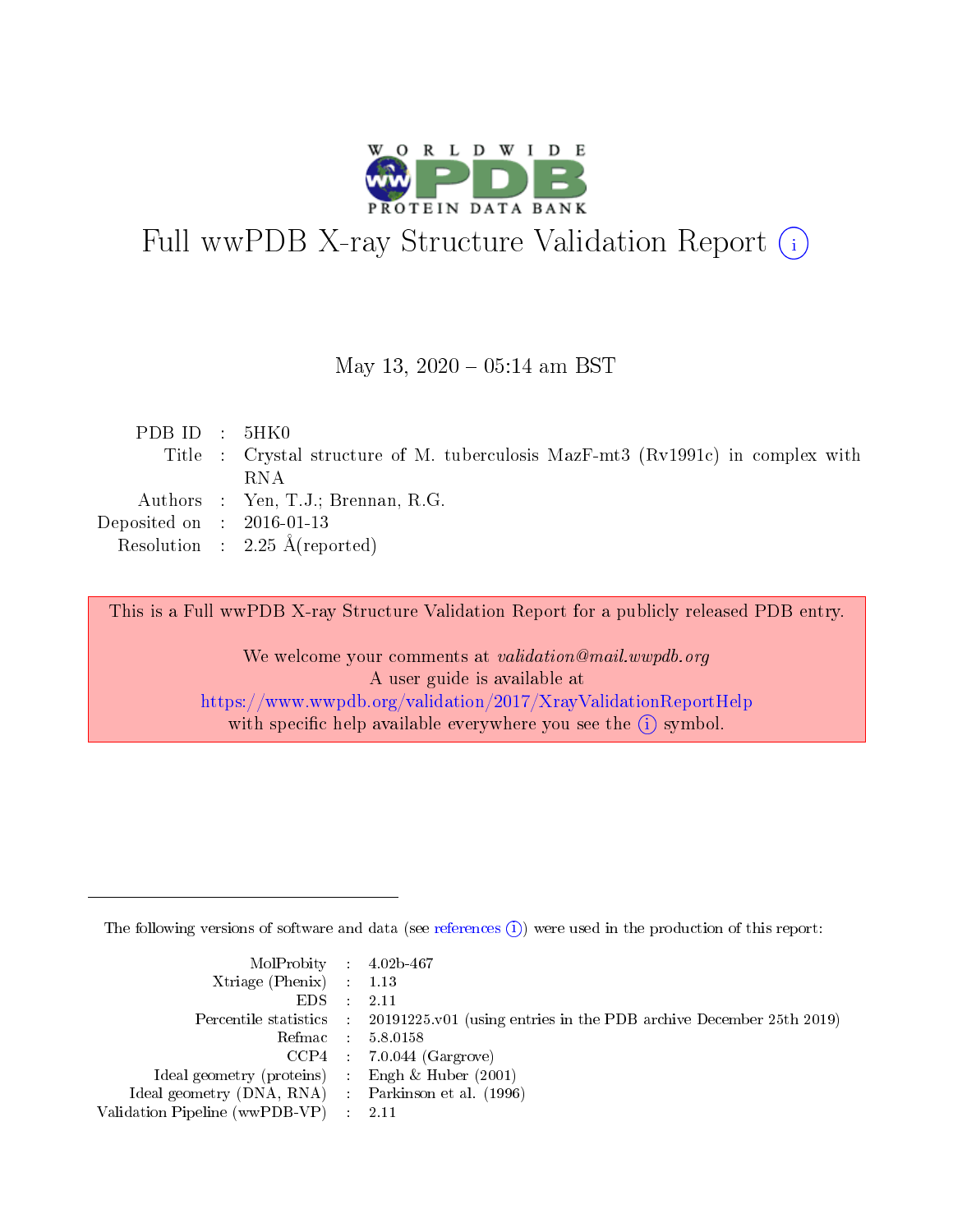# 1 [O](https://www.wwpdb.org/validation/2017/XrayValidationReportHelp#overall_quality)verall quality at a glance  $(i)$

The following experimental techniques were used to determine the structure: X-RAY DIFFRACTION

The reported resolution of this entry is 2.25 Å.

Percentile scores (ranging between 0-100) for global validation metrics of the entry are shown in the following graphic. The table shows the number of entries on which the scores are based.



| Metric                | Whole archive        | <b>Similar resolution</b>                          |
|-----------------------|----------------------|----------------------------------------------------|
|                       | $(\#\text{Entries})$ | $(\text{\#Entries, resolution range}(\text{\AA}))$ |
| $R_{free}$            | 130704               | $1377(2.26-2.26)$                                  |
| Clashscore            | 141614               | $1487(2.26-2.26)$                                  |
| Ramachandran outliers | 138981               | $1449(2.26-2.26)$                                  |
| Sidechain outliers    | 138945               | $1450(2.26-2.26)$                                  |
| RSRZ outliers         | 127900               | $1356(2.26-2.26)$                                  |
| RNA backbone          | 3102                 | $1016(2.66-1.86)$                                  |

The table below summarises the geometric issues observed across the polymeric chains and their fit to the electron density. The red, orange, yellow and green segments on the lower bar indicate the fraction of residues that contain outliers for  $>=3, 2, 1$  and 0 types of geometric quality criteria respectively. A grey segment represents the fraction of residues that are not modelled. The numeric value for each fraction is indicated below the corresponding segment, with a dot representing fractions  $\epsilon = 5\%$  The upper red bar (where present) indicates the fraction of residues that have poor fit to the electron density. The numeric value is given above the bar.

| Mol | Chain  | $\bold{Length}$ | Quality of chain |                                    |     |                 |
|-----|--------|-----------------|------------------|------------------------------------|-----|-----------------|
|     | А      | 114             | 72%              |                                    | 21% | $\cdot$ $\cdot$ |
|     | B      | 114             | 72%              |                                    | 22% | 6%              |
|     | $\cap$ | 114             | $2\%$<br>68%     |                                    | 22% | 5%              |
|     |        | 114             | 56%              | 29%<br>$\sim$ $\sim$ $\sim$ $\sim$ |     | 11%             |

Continued on next page...

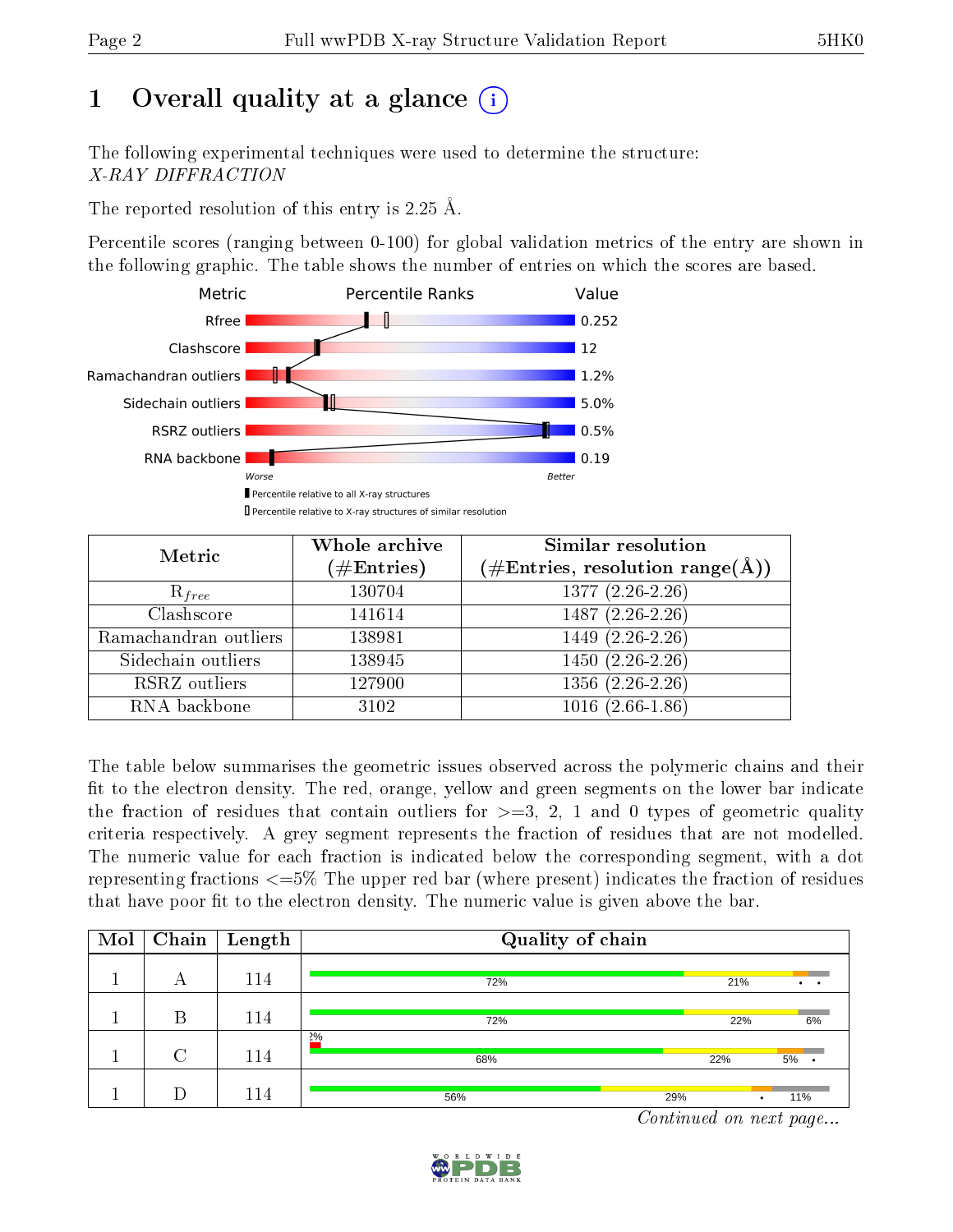Continued from previous page...

| Chain                          | $^{\shortmid}$ Length |    |    |     | Quality of chain |  |
|--------------------------------|-----------------------|----|----|-----|------------------|--|
| $\mathbf{\mathbf{\mathbf{r}}}$ |                       | 9% | 9% | 27% | 55%              |  |
|                                |                       | 9% | 9% |     | 82%              |  |

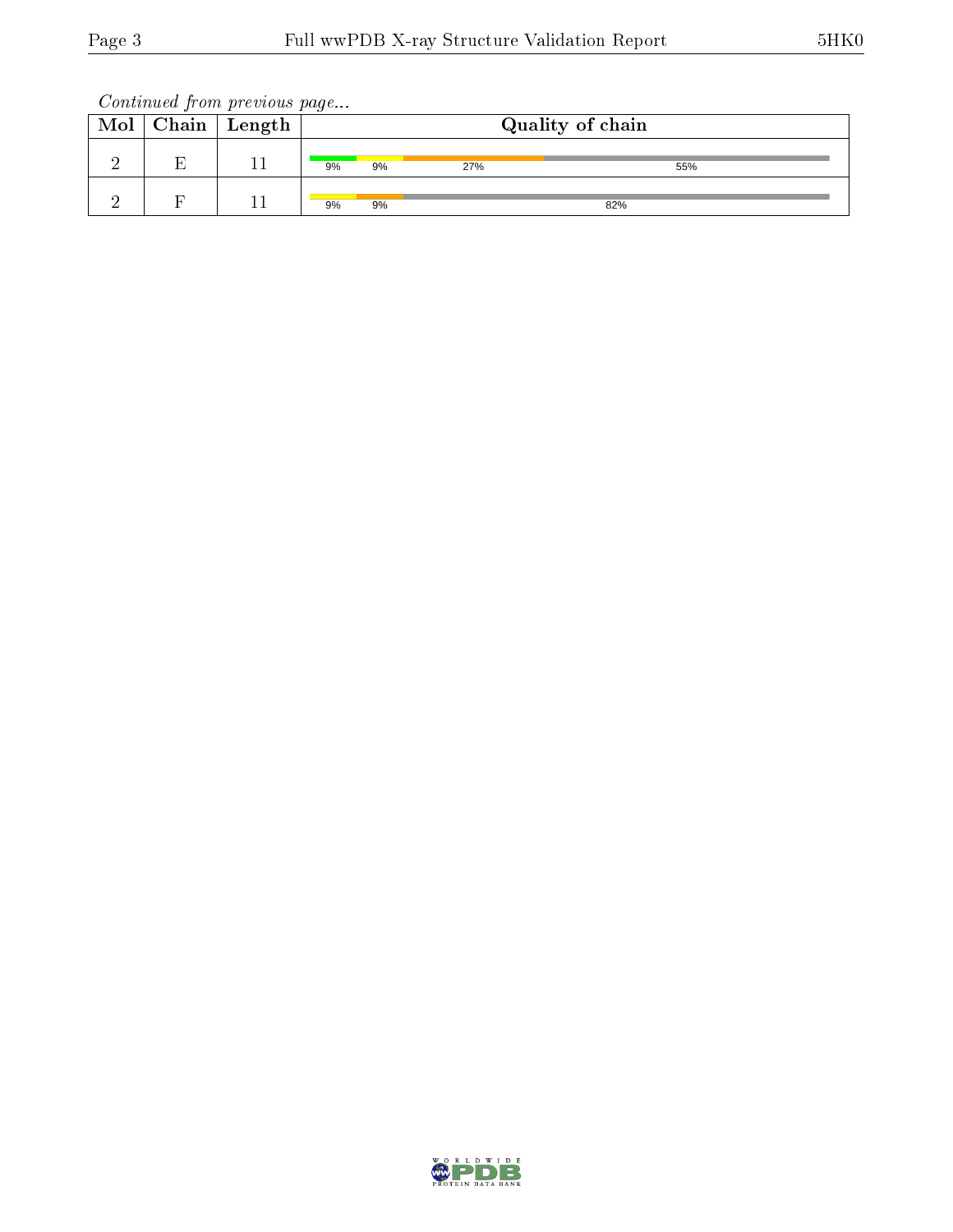# 2 Entry composition (i)

There are 3 unique types of molecules in this entry. The entry contains 3558 atoms, of which 0 are hydrogens and 0 are deuteriums.

In the tables below, the ZeroOcc column contains the number of atoms modelled with zero occupancy, the AltConf column contains the number of residues with at least one atom in alternate conformation and the Trace column contains the number of residues modelled with at most 2 atoms.

| Mol | Chain | Residues |       |     | Atoms |                    |                |  | $ZeroOcc \   \$ AltConf | $\operatorname{Trace}$ |
|-----|-------|----------|-------|-----|-------|--------------------|----------------|--|-------------------------|------------------------|
|     |       | 109      | Total |     |       | ( )                | S              |  |                         |                        |
|     |       |          | 828   | 522 | 150   | 153                | 3              |  |                         |                        |
|     | В     | 107      | Total | C   | N     | $\left( \ \right)$ | S              |  |                         |                        |
|     |       |          | 817   | 515 | 148   | 151                | 3              |  |                         |                        |
|     | C     | 109      | Total | C   | Ν     | $\left( \right)$   | S              |  |                         |                        |
|     |       |          | 827   | 522 | 150   | 153                | $\overline{2}$ |  |                         |                        |
|     |       | 101      | Total | C   | N     | $\left( \right)$   | S              |  |                         |                        |
|     |       |          | 776   | 488 | 142   | 144                | -2             |  |                         |                        |

Molecule 1 is a protein called Endoribonuclease MazF6.

• Molecule 2 is a RNA chain called RNA  $(5-R(*AP*GP*UP*C)-D(P*U)-R(P*CP*CP*UP*$  $UP*UP*C$ -3').

| Mol |   | Chain   Residues | Atoms         |  |  | ZeroOcc   AltConf   Trace |  |  |  |
|-----|---|------------------|---------------|--|--|---------------------------|--|--|--|
|     | Е |                  | Total C N O P |  |  |                           |  |  |  |
|     |   | $\mathfrak{d}$   | 99            |  |  | 45 13 36 5                |  |  |  |
|     |   |                  | Total C N O P |  |  |                           |  |  |  |
|     |   |                  | 39            |  |  | 18 5 14 2                 |  |  |  |

• Molecule 3 is water.

| Mol | Chain             | Residues       | Atoms                          |          | ZeroOcc   AltConf |
|-----|-------------------|----------------|--------------------------------|----------|-------------------|
| 3   | А                 | 42             | Total<br>$\Omega$<br>42<br>42  | 0        | O                 |
| 3   | В                 | 43             | Total<br>$\Omega$<br>43<br>43  | 0        |                   |
| 3   | $\mathcal{C}_{1}$ | 39             | Total<br>$\Omega$<br>39<br>39  | 0        |                   |
| 3   | D                 | 38             | Total<br>$\Omega$<br>38<br>38  | $\Omega$ | O                 |
| 3   | E                 | $\overline{6}$ | Total<br>$\Omega$<br>6<br>6    |          | 0                 |
| 3   | F                 | 4              | Total<br>$\left( \right)$<br>4 |          |                   |

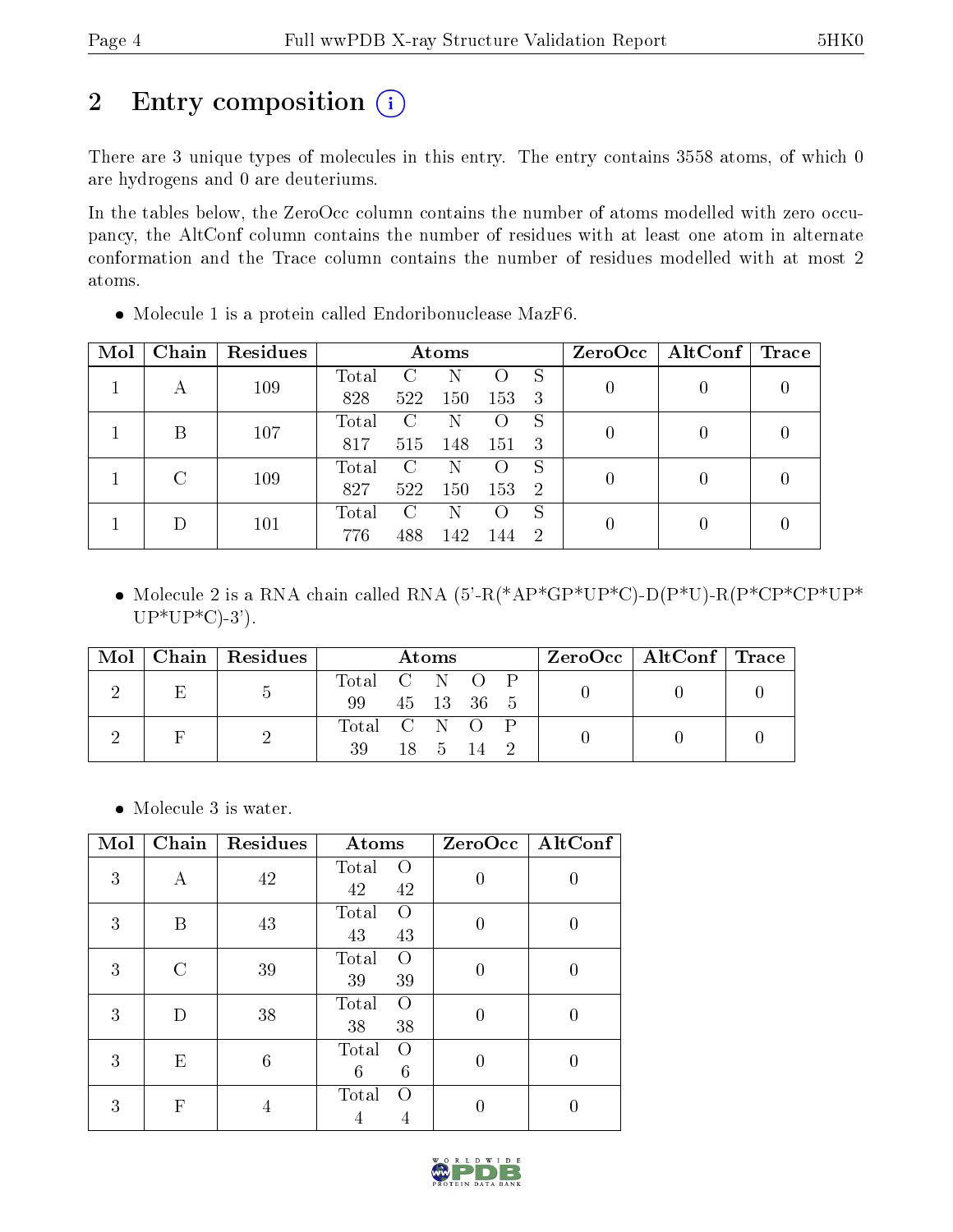# 3 Residue-property plots  $(i)$

These plots are drawn for all protein, RNA and DNA chains in the entry. The first graphic for a chain summarises the proportions of the various outlier classes displayed in the second graphic. The second graphic shows the sequence view annotated by issues in geometry and electron density. Residues are color-coded according to the number of geometric quality criteria for which they contain at least one outlier: green  $= 0$ , yellow  $= 1$ , orange  $= 2$  and red  $= 3$  or more. A red dot above a residue indicates a poor fit to the electron density (RSRZ  $> 2$ ). Stretches of 2 or more consecutive residues without any outlier are shown as a green connector. Residues present in the sample, but not in the model, are shown in grey.



• Molecule 1: Endoribonuclease MazF6

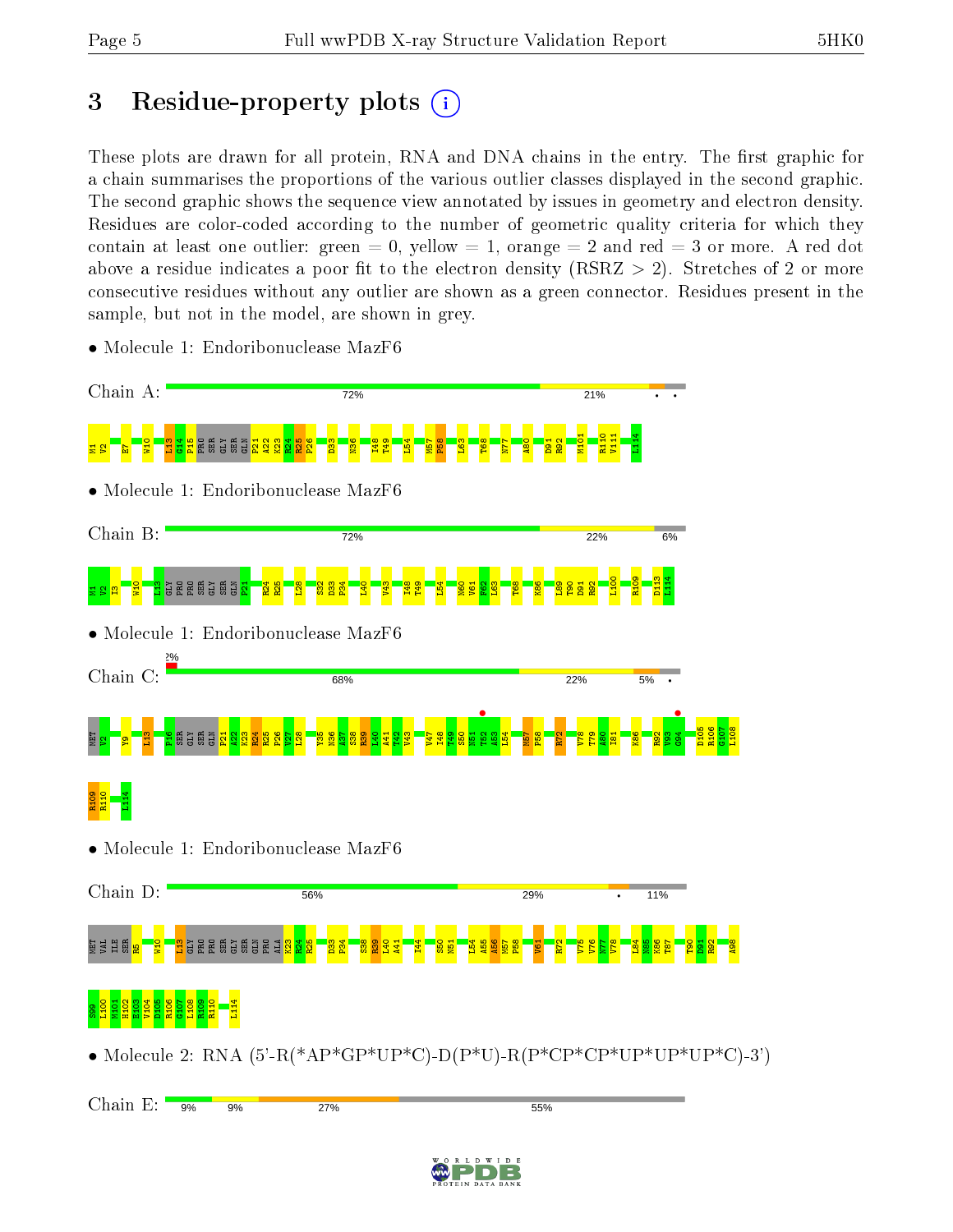82%

#### ⊲ ⊍<mark>5 පීපී පී</mark> ⊳ ⊳ ⊳ ∪

• Molecule 2: RNA  $(5'-R(*AP*GP*UP*C)-D(P*U)-R(P*CP*CP*UP*UP*UP*C)-3')$ 

Chain F:  $9\%$  $9%$ 

⊲ 。っっ<mark>っぷ</mark>。。

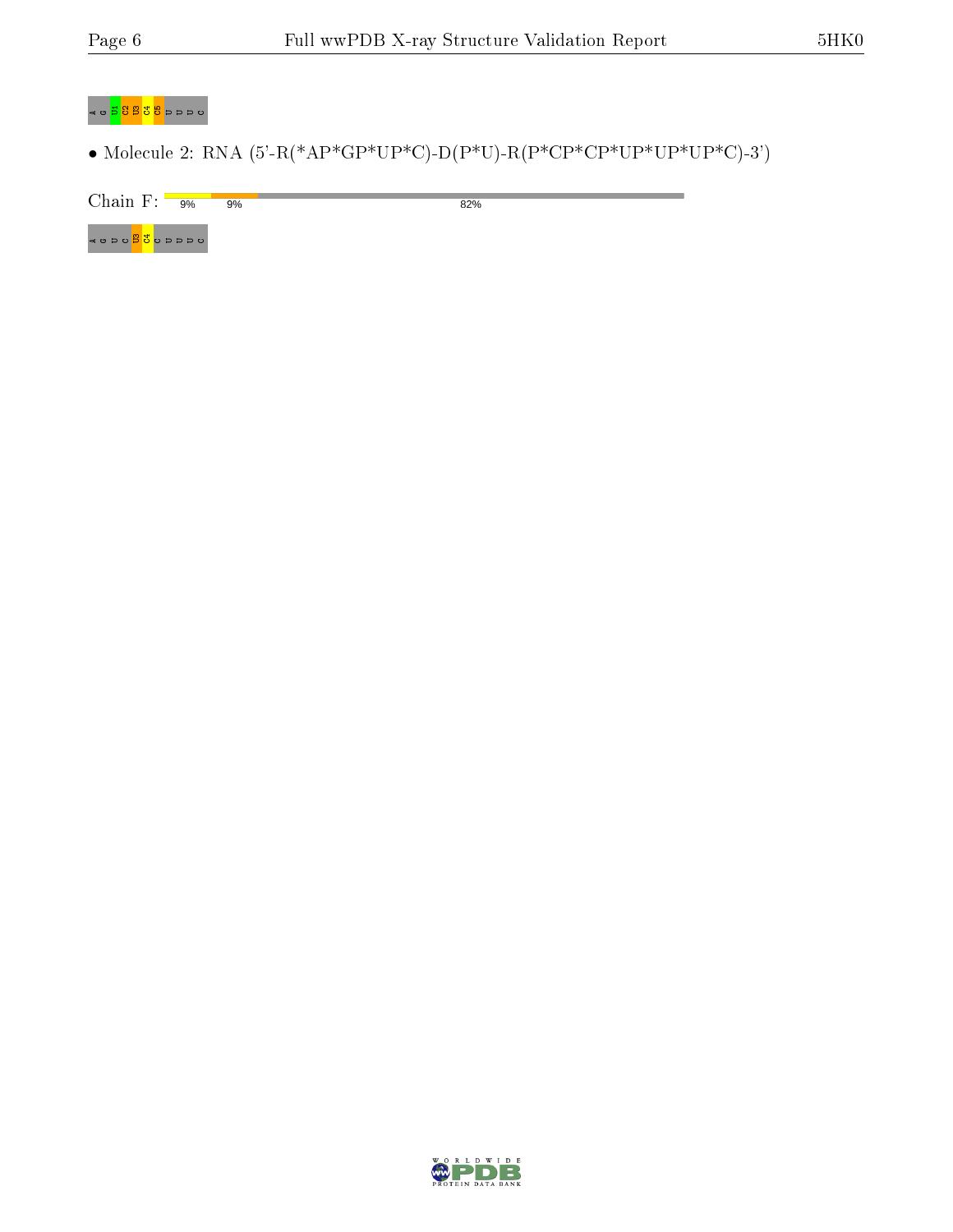# 4 Data and refinement statistics  $(i)$

| Property                                                             | Value                                              | Source                       |
|----------------------------------------------------------------------|----------------------------------------------------|------------------------------|
| $\overline{\text{Space}}$ group                                      | $\overline{P}32$                                   | Depositor                    |
| Cell constants                                                       | $68.34\AA$ $68.34\AA$ $88.36\AA$                   |                              |
| a, b, c, $\alpha$ , $\beta$ , $\gamma$                               | $90.00^\circ$<br>$90.00^\circ$<br>$120.00^{\circ}$ | Depositor                    |
| Resolution $(\AA)$                                                   | $49.17 - 2.25$                                     | Depositor                    |
|                                                                      | $49.17 - 2.25$                                     | <b>EDS</b>                   |
| % Data completeness                                                  | $99.7(49.17-2.25)$                                 | Depositor                    |
| (in resolution range)                                                | 94.6 (49.17-2.25)                                  | <b>EDS</b>                   |
| $R_{merge}$                                                          | 0.05                                               | Depositor                    |
|                                                                      | (Not available)                                    | Depositor                    |
| $\frac{R_{sym}}{{}< I/\sigma(I)>1}$                                  | $\overline{2.59}$ (at 2.24Å)                       | Xtriage                      |
| Refinement program                                                   | <b>PHENIX</b>                                      | Depositor                    |
|                                                                      | $\overline{0.212}$ , 0.257                         | Depositor                    |
| $R, R_{free}$                                                        | 0.207<br>0.252<br>$\mathcal{L}_{\mathcal{A}}$      | DCC                          |
| $\mathcal{R}_{free}$ test set                                        | 1991 reflections $(9.10\%)$                        | wwPDB-VP                     |
| Wilson B-factor $(A^2)$                                              | 36.1                                               | Xtriage                      |
| Anisotropy                                                           | $\overline{0.1}93$                                 | Xtriage                      |
| Bulk solvent $k_{sol}(e/\mathring{A}^3)$ , $B_{sol}(\mathring{A}^2)$ | $0.35$ , $35.5$                                    | <b>EDS</b>                   |
| L-test for $\text{twinning}^2$                                       | $< L >$ = 0.50, $< L^2 >$ = 0.33                   | Xtriage                      |
|                                                                      | $0.029$ for $-h,-k,l$                              |                              |
| Estimated twinning fraction                                          | $0.488$ for h,-h-k,-l                              | Xtriage                      |
|                                                                      | $0.031$ for $-k,-h,-l$                             |                              |
| Reported twinning fraction                                           | $0.500$ for $h,-h-k,-l$                            | Depositor                    |
| Outliers                                                             | 0 of 21877 reflections                             | $\overline{\text{X}}$ triage |
| $F_o, F_c$ correlation                                               | 0.94                                               | <b>EDS</b>                   |
| Total number of atoms                                                | 3558                                               | wwPDB-VP                     |
| Average B, all atoms $(A^2)$                                         | 40.0                                               | wwPDB-VP                     |

Xtriage's analysis on translational NCS is as follows: The largest off-origin peak in the Patterson function is  $5.88\%$  of the height of the origin peak. No significant pseudotranslation is detected.

<sup>&</sup>lt;sup>2</sup>Theoretical values of  $\langle |L| \rangle$ ,  $\langle L^2 \rangle$  for acentric reflections are 0.5, 0.333 respectively for untwinned datasets, and 0.375, 0.2 for perfectly twinned datasets.



<span id="page-6-1"></span><span id="page-6-0"></span><sup>1</sup> Intensities estimated from amplitudes.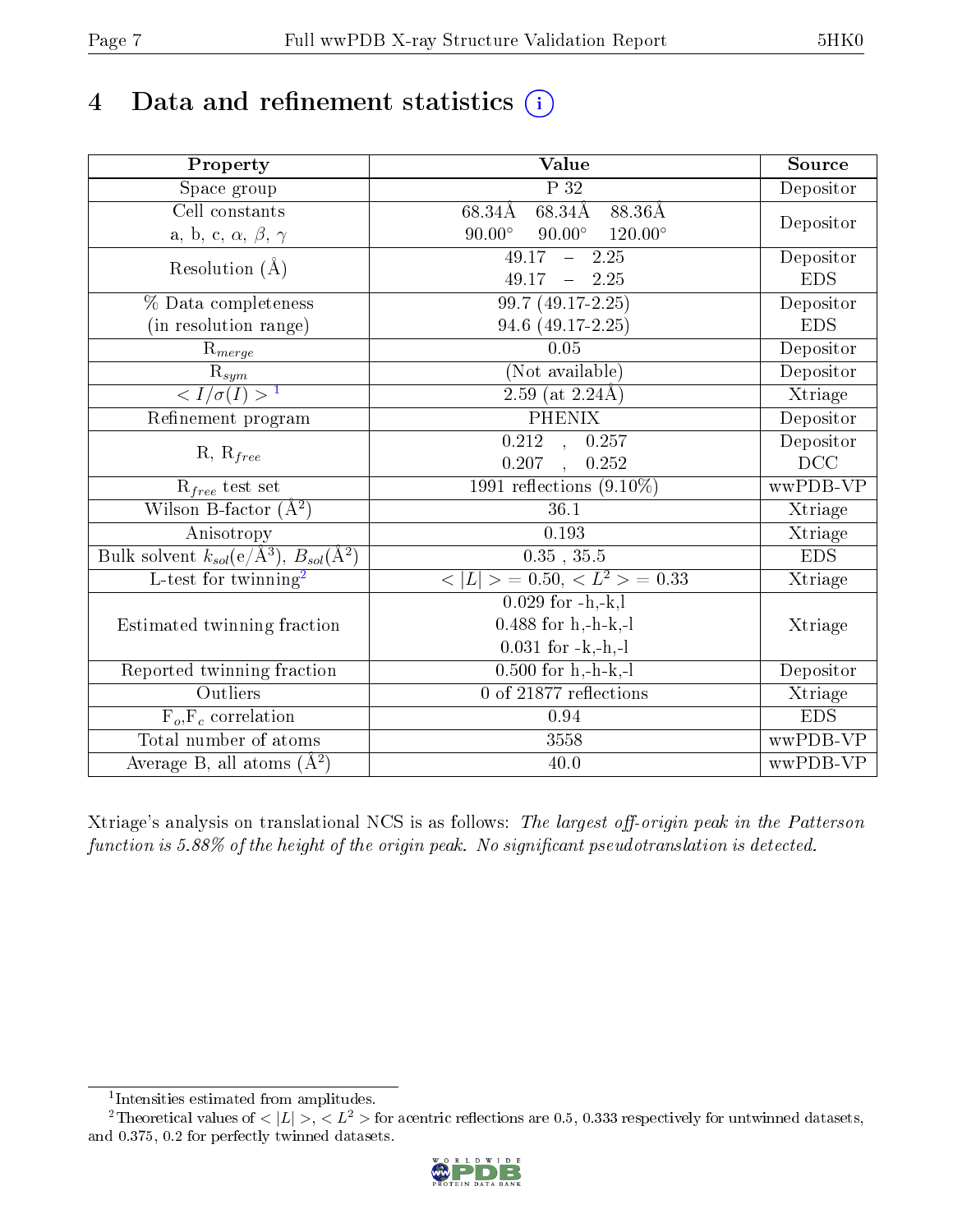# 5 Model quality  $(i)$

# 5.1 Standard geometry (i)

The Z score for a bond length (or angle) is the number of standard deviations the observed value is removed from the expected value. A bond length (or angle) with  $|Z| > 5$  is considered an outlier worth inspection. RMSZ is the root-mean-square of all Z scores of the bond lengths (or angles).

| Mol            | Chain |      | <b>Bond lengths</b>                | Bond angles |                      |  |
|----------------|-------|------|------------------------------------|-------------|----------------------|--|
|                |       | RMSZ | Z  > 5<br>$\#$                     | RMSZ        | # $ Z  > 5$          |  |
|                |       | 0.20 | 0/840                              | 0.40        | 0/1148               |  |
| 1              | В     | 0.20 | 0/828                              | 0.42        | 0/1131               |  |
| 1              | С     | 0.20 | 0/840                              | 0.46        | 0/1150               |  |
|                | Ð     | 0.20 | $^\prime 786$<br>$0\,$             | 0.47        | 0/1074               |  |
| $\overline{2}$ | Е     | 3.67 | $9/108$ $(8.3\%)$                  | 1.95        | $6/164$ $(3.7\%)$    |  |
| $\overline{2}$ | F     | 5.88 | $(21.4\%)$<br>42<br>9 <sub>1</sub> | 2.96        | $(9.7\%)$<br>6/62    |  |
|                | ΑH    | 0.94 | $(0.5\%)$<br>18/3444               | 0.66        | $(0.3\%)$<br>12/4729 |  |

| Mol            | Chain                     | Res | <b>Type</b> | $\boldsymbol{\mathrm{Atoms}}$         | Z        | Observed $(A)$ | Ideal(A) |
|----------------|---------------------------|-----|-------------|---------------------------------------|----------|----------------|----------|
| $\overline{2}$ | Ε                         | 3   | DU          | $C3$ ' $C2$ '                         | $-23.08$ | 1.24           | 1.52     |
| $\overline{2}$ | $\mathbf{F}$              | 3   | DU          | $C3$ ' $-C2$ '                        | $-22.96$ | 1.24           | 1.52     |
| $\overline{2}$ | $\boldsymbol{\mathrm{F}}$ | 3   | DU          | $C5-C6$                               | 15.15    | 1.47           | 1.34     |
| $\overline{2}$ | E                         | 3   | DU          | $C5-C6$                               | 15.05    | 1.47           | 1.34     |
| $\overline{2}$ | $\mathbf{F}$              | 3   | DU          | $C2-N3$                               | 12.02    | 1.46           | 1.37     |
| $\overline{2}$ | E                         | 3   | DU          | $C2-N3$                               | 11.89    | 1.46           | 1.37     |
| $\overline{2}$ | E                         | 3   | DU          | $O4'$ -C1'                            | $-11.45$ | 1.28           | 1.42     |
| $\overline{2}$ | $\boldsymbol{\mathrm{F}}$ | 3   | DU          | $O4'$ -C1'                            | $-11.28$ | 1.28           | 1.42     |
| $\overline{2}$ | E                         | 3   | DU          | $C2'$ - $C1'$                         | 10.52    | 1.62           | 1.52     |
| $\overline{2}$ | $\overline{F}$            | 3   | DU          | $C2'$ - $C1'$                         | 10.51    | 1.62           | 1.52     |
| $\overline{2}$ | $\overline{F}$            | 3   | DU          | $N1-C2$                               | 9.60     | 1.47           | 1.38     |
| $\overline{2}$ | E                         | 3   | DU          | $N1-C2$                               | 9.53     | 1.47           | 1.38     |
| $\overline{2}$ | $\boldsymbol{\mathrm{F}}$ | 3   | DU          | $C5$ <sup>'</sup> - $C4$ <sup>'</sup> | $-8.22$  | 1.42           | 1.51     |
| $\overline{2}$ | E                         | 3   | DU          | $C5'$ - $C4'$                         | $-8.20$  | 1.42           | 1.51     |
| $\overline{2}$ | E                         | 3   | DU          | $C3'-O3'$                             | 6.61     | 1.52           | 1.44     |
| $\overline{2}$ | F                         | 3   | DU          | $C3'-O3'$                             | 6.55     | 1.52           | 1.44     |
| $\overline{2}$ | $\overline{F}$            | 3   | DU          | $C4'-O4'$                             | 5.39     | 1.50           | 1.45     |
| $\overline{2}$ | E                         | 3   | DU          | $C4'$ - $O4'$                         | 5.32     | 1.50           | 1.45     |

All (18) bond length outliers are listed below:

All (12) bond angle outliers are listed below:

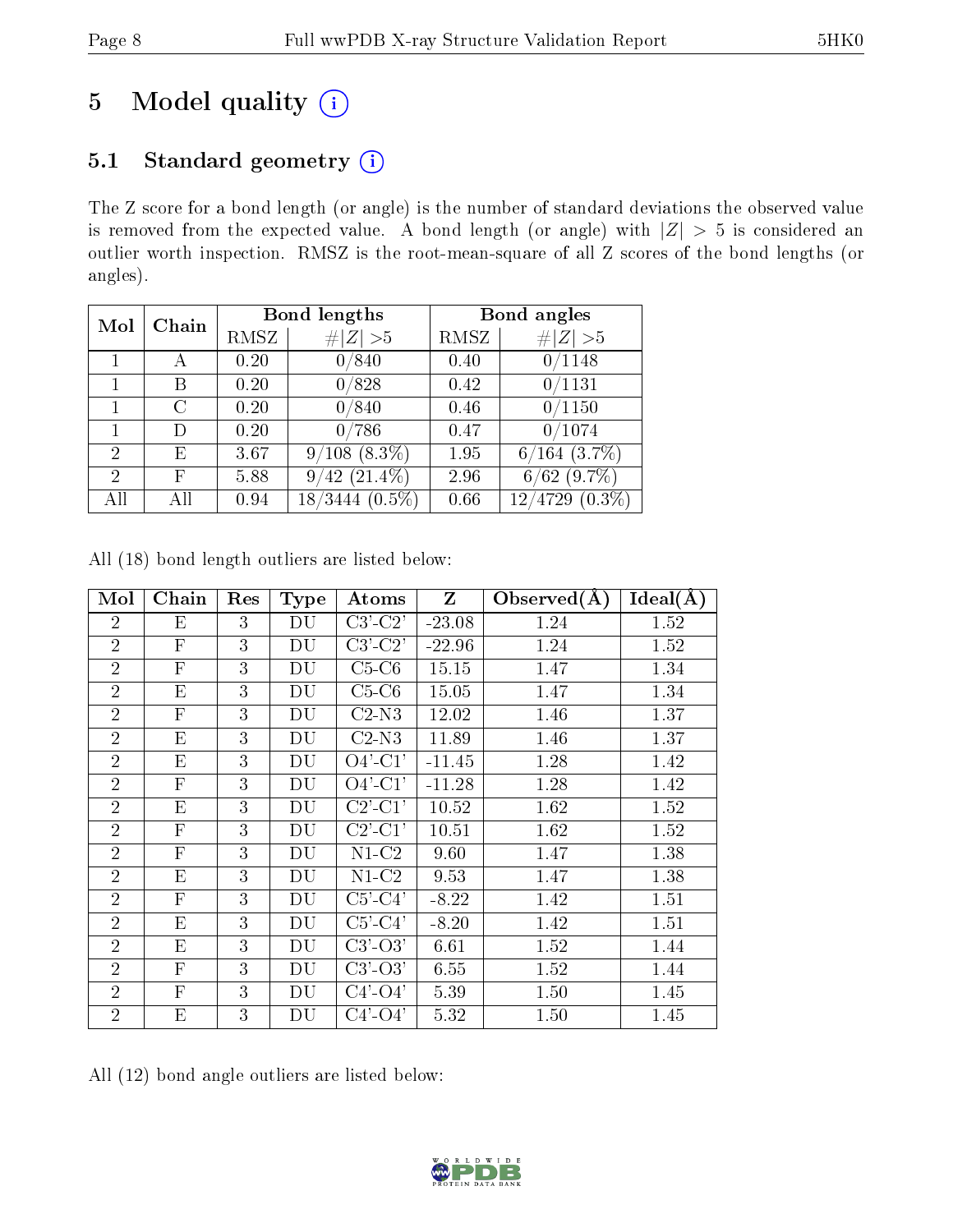|--|

| Mol            | Chain        | Res | <b>Type</b> | Atoms      | Z        | Observed $\binom{o}{c}$ | Ideal (°) |
|----------------|--------------|-----|-------------|------------|----------|-------------------------|-----------|
| $\overline{2}$ | Е            | 3   | DU          | $C2-N3-C4$ | $-11.14$ | 120.31                  | 127.00    |
| $\overline{2}$ | F            | 3   | DU          | $C2-N3-C4$ | $-11.13$ | 120.32                  | 127.00    |
| $\overline{2}$ | E            | 3   | DU          | $C5-C4-O4$ | $-9.78$  | 120.03                  | 125.90    |
| 2              | F            | 3   | DU          | $C5-C4-O4$ | $-9.76$  | 120.05                  | 125.90    |
| 2              | Ε            | 3   | DU          | $N3-C4-C5$ | 8.99     | 120.00                  | 114.60    |
| $\overline{2}$ | $\mathbf{F}$ | 3   | DU          | $N3-C4-C5$ | 8.87     | 119.92                  | 114.60    |
| 2              | F            | 3   | DU          | N1-C2-N3   | 8.70     | 120.12                  | 114.90    |
| $\overline{2}$ | Е            | 3   | DU          | $N1-C2-N3$ | 8.62     | 120.07                  | 114.90    |
| 2              | $\mathbf{F}$ | 3   | DU          | $OP1-POP2$ | $-6.68$  | 109.58                  | 119.60    |
| $\overline{2}$ | Ε            | 3   | DU          | $OP1-POP2$ | $-5.61$  | 111.19                  | 119.60    |
| 2              | F            | 3   | DU          | $C5-C6-N1$ | $-5.29$  | 120.06                  | 122.70    |
| $\overline{2}$ | E            | 3   | DU          | $C5-C6-N1$ | $-5.27$  | 120.06                  | 122.70    |

There are no chirality outliers.

There are no planarity outliers.

### 5.2 Too-close contacts (i)

In the following table, the Non-H and H(model) columns list the number of non-hydrogen atoms and hydrogen atoms in the chain respectively. The H(added) column lists the number of hydrogen atoms added and optimized by MolProbity. The Clashes column lists the number of clashes within the asymmetric unit, whereas Symm-Clashes lists symmetry related clashes.

| Mol            | Chain                     | Non-H | H (model)        | H(added) | <b>Clashes</b>   | <b>Symm-Clashes</b> |
|----------------|---------------------------|-------|------------------|----------|------------------|---------------------|
|                | А                         | 828   | $\left( \right)$ | 870      | 15               |                     |
|                | Β                         | 817   | $\theta$         | 860      | 15               | 0                   |
|                | C                         | 827   | $\left( \right)$ | 865      | 22               |                     |
|                | D                         | 776   | $\theta$         | 810      | 33               | 0                   |
| $\overline{2}$ | E                         | 99    | $\theta$         | 52       | $\overline{2}$   |                     |
| $\overline{2}$ | $\boldsymbol{\mathrm{F}}$ | 39    | $\left( \right)$ | 22       | 3                |                     |
| 3              | А                         | 42    | $\theta$         | 0        | $\overline{2}$   | 0                   |
| 3              | B                         | 43    | $\theta$         | 0        | $\overline{2}$   | 0                   |
| 3              | $\mathcal{C}$             | 39    | $\left( \right)$ |          |                  |                     |
| 3              | D                         | 38    | $\theta$         | 0        | 10               | 0                   |
| 3              | E                         | 6     | 0                | 0        | $\left( \right)$ | 0                   |
| 3              | $\mathbf{F}$              |       | $\theta$         |          |                  |                     |
|                | All                       | 3558  | 0                | 3479     | 81               |                     |

The all-atom clashscore is defined as the number of clashes found per 1000 atoms (including hydrogen atoms). The all-atom clashscore for this structure is 12.

All (81) close contacts within the same asymmetric unit are listed below, sorted by their clash magnitude.

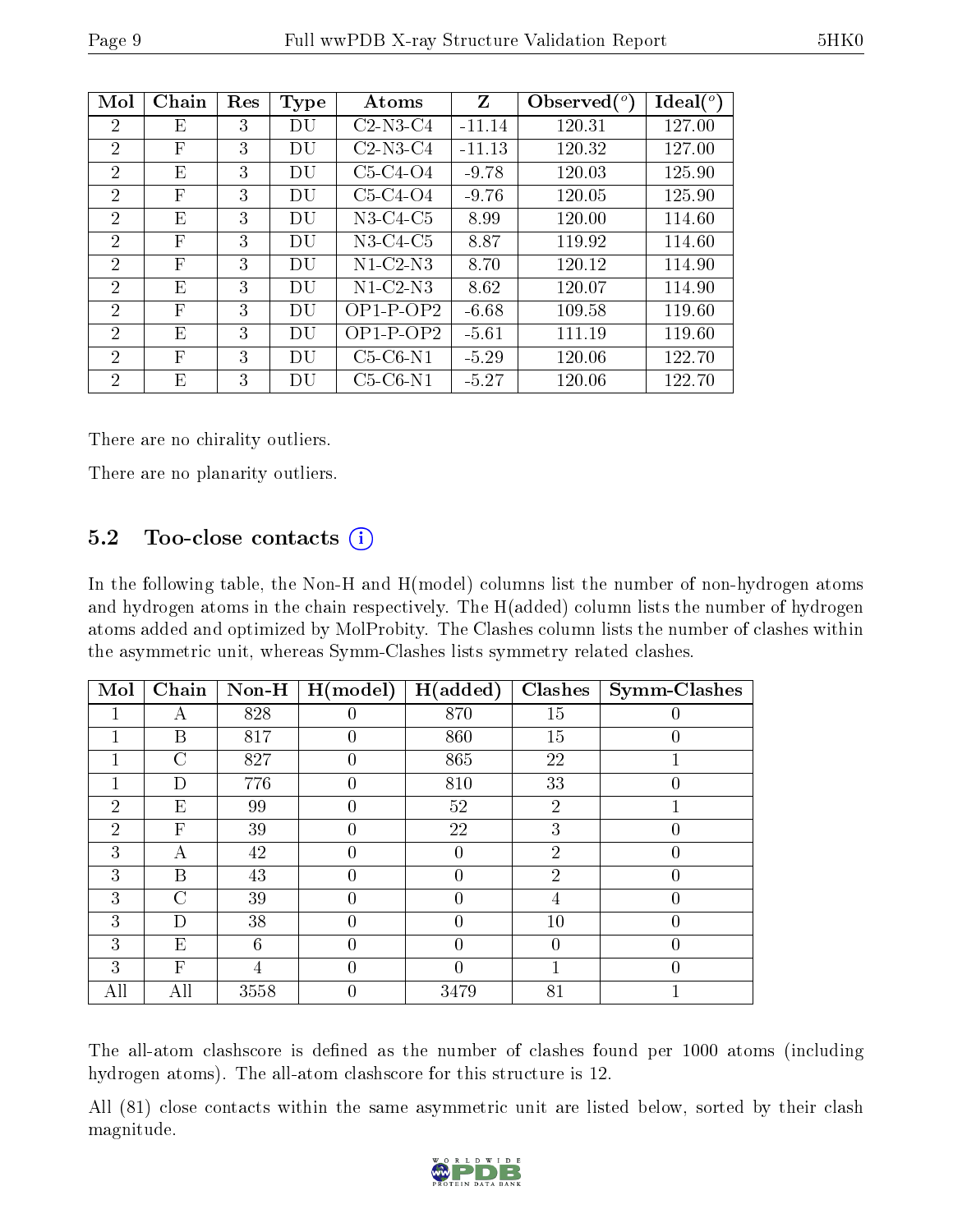| Atom-1                           | Atom-2                     | Interatomic    | Clash                  |
|----------------------------------|----------------------------|----------------|------------------------|
|                                  |                            | distance $(A)$ | overlap $(A)$          |
| 1: D:54: LEU:O                   | 3:D:201:HOH:O              | 2.05           | 0.75                   |
| 1: D:61: VAL:HGI1                | 1:D:104:VAL:HG22           | 1.71           | 0.73                   |
| 1:C:106:ARG:NH1                  | 3:C:203:HOH:O              | 2.22           | 0.72                   |
| 1: D: 51: ASN: ND2               | 3:D:206:HOH:O              | 2.21           | 0.72                   |
| 1: D: 92: ARG: NH2               | 3:D:208:HOH:O              | 2.25           | 0.69                   |
| 1:C:38:SER:O                     | 3:C:201:HOH:O              | 2.11           | 0.68                   |
| 1: C: 110: ARG: O                | 3:C:202:HOH:O              | 2.12           | 0.68                   |
| 1:D:33:ASP:OD1                   | 3:D:202:HOH:O              | 2.12           | 0.66                   |
| 1: D: 72: ARG: NH2               | 3:D:210:HOH:O              | 2.30           | 0.65                   |
| 1:D:98:ALA:O                     | 1:D:102:HIS:ND1            | 2.31           | 0.63                   |
| 1:A:49:THR:HG21                  | 1: A:54:LEU:HD12           | 1.79           | 0.62                   |
| 1:B:92:ARG:NH1                   | 3:B:201:HOH:O              | 2.19           | 0.62                   |
| $1:B:24:ARG:\overline{NH2}$      | 1:B:91:ASP:OD2             | 2.28           | 0.61                   |
| 1:B:25:ARG:NH1                   | 1:B:48:ILE:O               | 2.33           | 0.61                   |
| 1:B:24:ARG:NH1                   | 2:E:2:C:N3                 | 2.49           | 0.61                   |
| 2:F:3:DU:OP1                     | 3:F:101:HOH:O              | 2.15           | 0.61                   |
| 1: D:87:THR:O                    | 3: D:203:HOH:O             | 2.15           | 0.59                   |
| 1: A:63:LEU:HB3                  | 1: A:68:THR:HG21           | 1.86           | 0.57                   |
| 1:C:43:VAL:HG23                  | 1:C:86:LYS:HG2             | 1.86           | 0.57                   |
| 1: A: 15: PRO: HD3               | 1:A:22:ALA:HA              | 1.87           | 0.57                   |
| 1: D:92: ARG:NE                  | 3:D:207:HOH:O              | 2.23           | 0.57                   |
| 1:C:21:PRO:HB3                   | 1:C:47:VAL:HG21            | 1.87           | 0.55                   |
| $1:A:26:P\overline{RO:H}B2$      | 1:A:48:ILE:HB              | 1.89           | 0.55                   |
| 1: D: 78: VAL:HG13               | 1: D: 108: LEU: HD12       | 1.87           | 0.55                   |
| 1:B:43:VAL:HG23                  | 1:B:86:LYS:HG2             | 1.87           | 0.55                   |
| 1: D:61: VAL:HG13                | 1: D:76: VAL:HB            | 1.89           | 0.55                   |
| 1:C:36:ASN:O                     | 1:C:86:LYS:NZ              | 2.41           | 0.54                   |
| 1: D: 5: ARG: NH1                | 3: D: 211: HOH:O           | 2.33           | 0.53                   |
| 1:B:49:THR:HG21                  | 1:B:54:LEU:HD12            | 1.91           | 0.52                   |
| 1: D: 106: ARG: NH1              | 3:D:214:HOH:O              | 2.41           | 0.52                   |
| 1:A:10:TRP:HB2                   | 1:A:91:ASP:HB3             | 1.91           | 0.52                   |
| 1:B:63:LEU:HB3                   | 1: B:68:THR:HG21           | 1.90           | 0.52                   |
| 1:C:13:LEU:HD22                  | 1:C:25:ARG:HB2             | 1.92           | 0.52                   |
| 2: E: 2: C: O2'                  | 2:E:3:DU:OP1               | 2.21           | 0.51                   |
| 1:B:109:ARG:NH1                  | 3:B:204:HOH:O              | 2.35           | 0.51                   |
| 1:B:3:ILE:HD13                   | 1:B:89:LEU:HD12            | 1.93           | 0.51                   |
| $1: D: 106: ARG: \overline{NH2}$ | 1:D:110:ARG:HH11           | 2.10           | 0.50                   |
| 1: D: 50: SER: HB2               | 1: D: 72: ARG: HD2         | 1.94           | 0.50                   |
| 1:A:21:PRO:HD2                   | $3:A:239:\overline{HOH:O}$ | 2.12           | 0.49                   |
| 1:C:78:VAL:HG13                  | 1:C:108:LEU:HD23           | 1.95           | 0.48                   |
| 1: D: 55: ALA: HB2               | 1: D: 75: VAL:HG21         | 1.96           | 0.47                   |
| 1:A:92:ARG:NH2                   | 3:A:203:HOH:O              | 2.47           | 0.47                   |
|                                  |                            |                | Continued on next page |

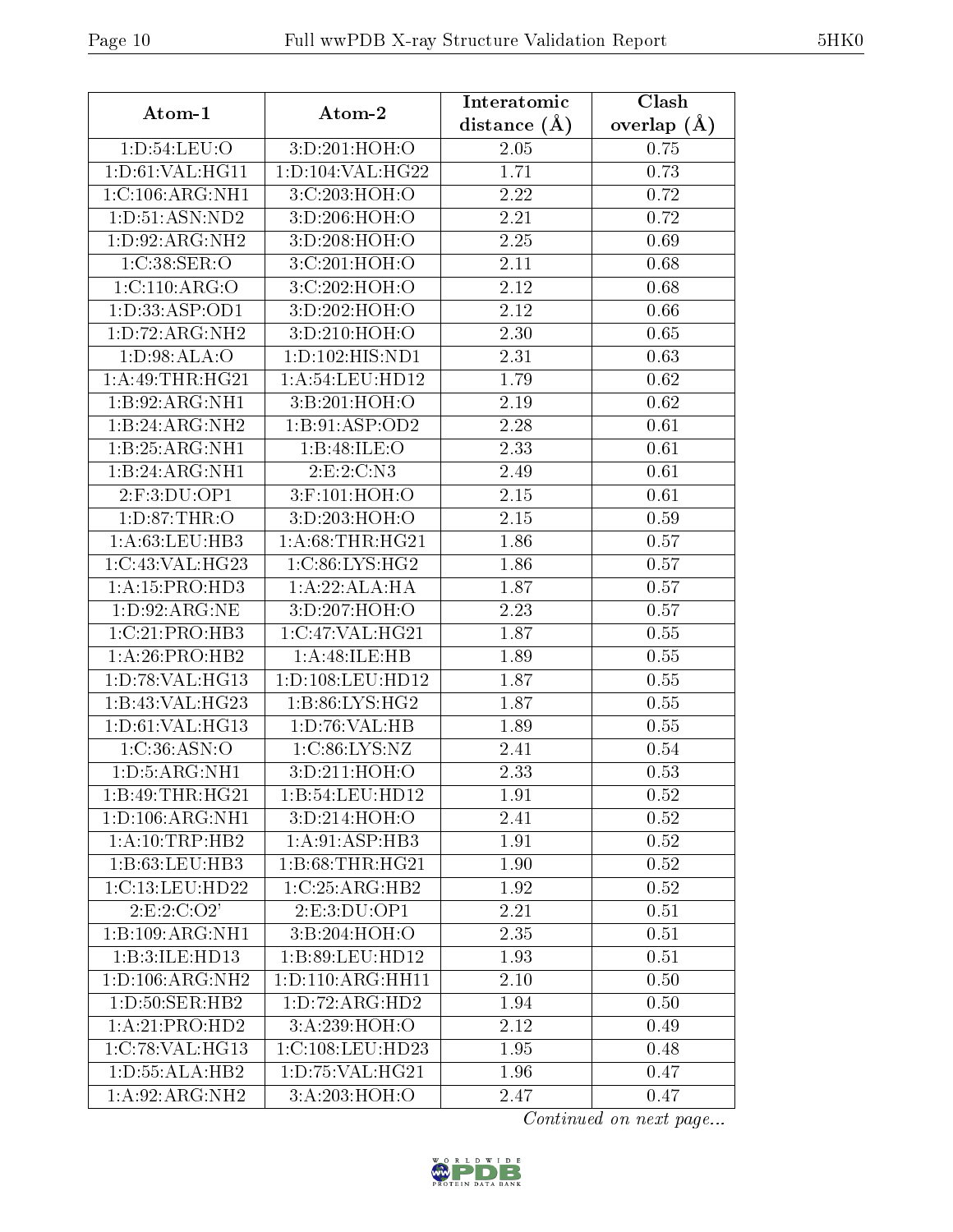| Communa from previous page   |                             | Interatomic      | Clash           |
|------------------------------|-----------------------------|------------------|-----------------|
| Atom-1                       | Atom-2                      | distance $(\AA)$ | overlap $(\AA)$ |
| 1:B:10:TRP:O                 | 1:B:90:THR:OG1              | 2.25             | 0.47            |
| 1:C:81:ILE:HD11              | 1:D:44:ILE:HG21             | 1.97             | 0.46            |
| 1:C:26:PRO:HG2               | 1:C:72:ARG:HH22             | 1.81             | 0.46            |
| 1:C:9:TYR:CE2                | 1:C:92:ARG:HB3              | 2.51             | 0.46            |
| 1:B:28:LEU:HB2               | 1:B:48:ILE:HD11             | 1.97             | 0.46            |
| 1:A:13:LEU:N                 | 1: A:23: LYS:O              | 2.49             | 0.45            |
| 1: A:1: MET:HB3              | 1: A:2: VAL:H               | 1.59             | 0.45            |
| 1: D: 10: TRP:O              | 1: D: 90: THR: OG1          | 2.33             | 0.45            |
| 1:A:58:PRO:HB3               | 1:A:110:ARG:CZ              | 2.47             | 0.45            |
| 1:C:79:THR:OG1               | 1:D:39:ARG:NH1              | 2.49             | 0.45            |
| 1: D: 13: LEU: HD22          | 1: D: 23: LYS: HE3          | 1.99             | 0.44            |
| 1:C:105:ASP:O                | 1:C:109:ARG:HD3             | 2.18             | 0.44            |
| 1:C:38:SER:O                 | 1:C:39:ARG:HB2              | 2.17             | 0.44            |
| 1: D: 106: ARG: HH21         | 1: D: 110: ARG: HH11        | 1.65             | 0.43            |
| 1:A:111:VAL:O                | 1:B:32:SER:N                | 2.37             | 0.43            |
| 1:C:109:ARG:HD2              | 1: D: 114: LEU: HD13        | 2.01             | 0.43            |
| 1:C:23:LYS:HB3               | 1:C:24:ARG:H                | 1.71             | 0.43            |
| 1:D:100:LEU:O                | 1:D:104:VAL:HG23            | 2.19             | 0.43            |
| 1:D:33:ASP:N                 | 1:D:34:PRO:HD2              | 2.33             | 0.43            |
| 1: D: 13: LEU: HB3           | 3:D:218:HOH:O               | 2.19             | 0.42            |
| 1: D: 25: ARG: NH2           | $2:$ F:4:C:H5"              | 2.34             | 0.42            |
| 1:B:33:ASP:N                 | 1:B:34:PRO:HD2              | 2.34             | 0.42            |
| 1:C:35:TYR:OH                | 1: D:58: PRO:O              | 2.21             | 0.42            |
| 1:C:79:THR:HA                | 1:D:44:ILE:HD11             | 2.02             | 0.42            |
| 1:B:63:LEU:HD22              | 1:B:100:LEU:HD13            | 2.01             | 0.41            |
| 1: D: 55: ALA: O             | 1:D:56:ALA:HB3              | 2.20             | 0.41            |
| 1: B:54:LEU:O                | 1:B:60:ASN:ND2              | 2.52             | 0.41            |
| 1:A:25:ARG:HB3               | 1:A:25:ARG:HH11             | 1.85             | 0.41            |
| 1:A:77:ASN:HB3               | $1:A:80:ALA:\overline{HB3}$ | 2.02             | 0.41            |
| 1:C:28:LEU:HB2               | 1:C:48:ILE:HD11             | 2.02             | 0.41            |
| $1:C:109:A\overline{RG:NH1}$ | 3:C:212:HOH:O               | 2.53             | 0.41            |
| 1:C:57:MET:HA                | 1:C:58:PRO:HD3              | 1.92             | 0.41            |
| 1:C:72:ARG:H                 | 1:C:72:ARG:HD3              | 1.86             | 0.41            |
| 1: A:57: MET:HA              | 1:A:58:PRO:HD3              | 1.93             | 0.41            |
| 1: D: 38: SER: OG            | 1: D: 39: ARG: N            | 2.54             | 0.41            |
| 1: D: 41: ALA: O             | 1: D:86: LYS: N             | 2.54             | 0.41            |
| 1: D:51: ASN: ND2            | $2:$ F:4:C:O3'              | 2.54             | 0.40            |
| 1: A: 33: ASP: HA            | 1:A:36:ASN:HB2              | 2.04             | 0.40            |
| 1:D:51:ASN:HB3               | 1: D:54: LEU: HG            | 2.04             | 0.40            |

Continued from previous page...

All (1) symmetry-related close contacts are listed below. The label for Atom-2 includes the symmetry operator and encoded unit-cell translations to be applied.

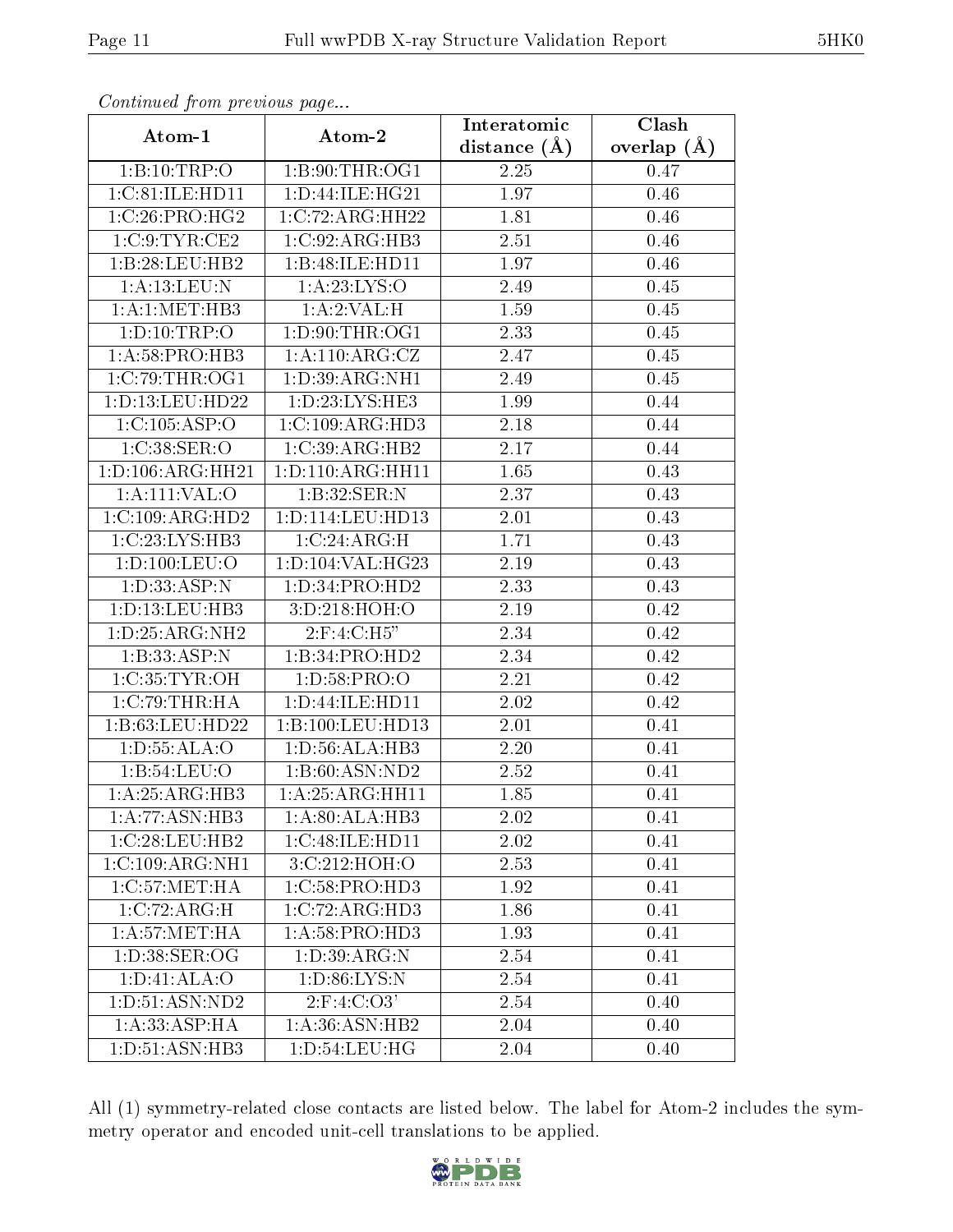| Atom-1 | Atom-2                                 | Interatomic<br>distance $(A)$ | Clash<br>overlap $(A)$ |
|--------|----------------------------------------|-------------------------------|------------------------|
|        | $1:C:50:SER:OG$   $2:E:5:C:O3'[2 564]$ | 2 18                          | .).02                  |

### 5.3 Torsion angles (i)

#### 5.3.1 Protein backbone  $(i)$

In the following table, the Percentiles column shows the percent Ramachandran outliers of the chain as a percentile score with respect to all X-ray entries followed by that with respect to entries of similar resolution.

The Analysed column shows the number of residues for which the backbone conformation was analysed, and the total number of residues.

| Mol | ${\bf Chain}$ | Analysed        | Favoured    | Allowed   | Outliers       |                | Percentiles    |
|-----|---------------|-----------------|-------------|-----------|----------------|----------------|----------------|
|     | А             | $105/114(92\%)$ | 99 (94\%)   | 5(5%)     | $1(1\%)$       | 15             | 13             |
|     | B             | $103/114(90\%)$ | 100 (97%)   | 3(3%)     | $\overline{0}$ | 100            | 100            |
|     | $\rm C$       | $105/114(92\%)$ | 96 $(91\%)$ | 7(7%)     | $2(2\%)$       | 8              | $\overline{4}$ |
|     | D             | 97/114(85%)     | 91 $(94\%)$ | 4(4%)     | $2(2\%)$       | $\overline{ }$ | 3              |
| All | All           | $410/456$ (90%) | 386 (94%)   | $19(5\%)$ | $5(1\%)$       | 13             | 9              |

All (5) Ramachandran outliers are listed below:

| Mol | Chain | Res | <b>Type</b> |
|-----|-------|-----|-------------|
|     |       | 39  | ARG         |
|     |       | 41  | ALA         |
|     |       | 40  | LEU         |
|     |       | 56  | ALA         |
|     |       | .58 | <b>PRO</b>  |

#### 5.3.2 Protein sidechains  $(i)$

In the following table, the Percentiles column shows the percent sidechain outliers of the chain as a percentile score with respect to all X-ray entries followed by that with respect to entries of similar resolution.

The Analysed column shows the number of residues for which the sidechain conformation was analysed, and the total number of residues.

| $\operatorname{Mol}$ | Chain | Analysed      |           |                    | Rotameric   Outliers   Percentiles |
|----------------------|-------|---------------|-----------|--------------------|------------------------------------|
|                      |       | $92/96(96\%)$ | 88 (96\%) | $\vert 4 \, (4\%)$ | $\sqrt{29}$<br> 33                 |

Continued on next page...

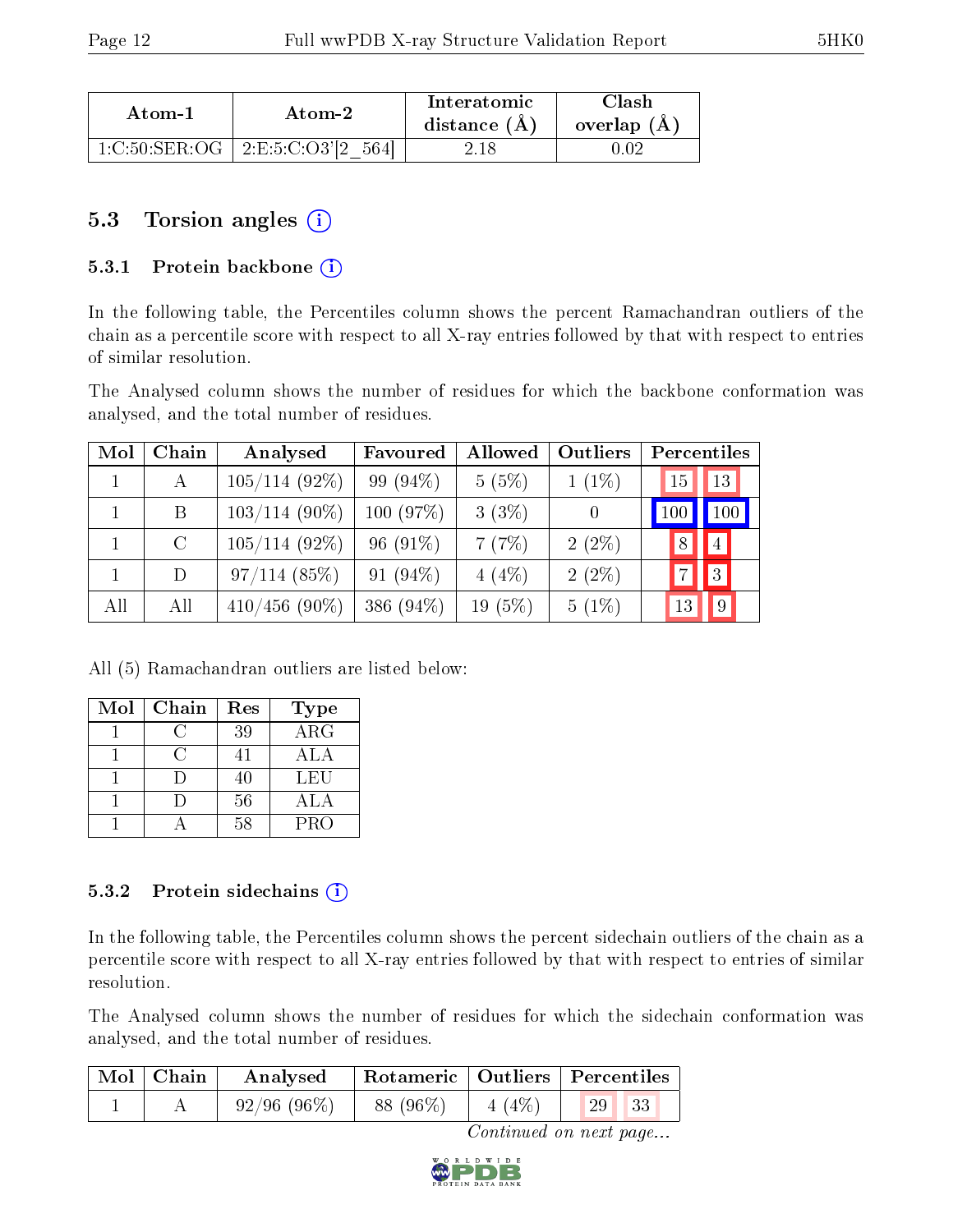| Mol | Chain         | Analysed         | Rotameric   | Outliers  | Percentiles |                |
|-----|---------------|------------------|-------------|-----------|-------------|----------------|
|     | -B            | $91/96$ $(95\%)$ | 88 (97%)    | $3(3\%)$  | 38          | 46             |
|     | $\mathcal{C}$ | $92/96(96\%)$    | 86 (94\%)   | $6(6\%)$  | 17          | $16^{\degree}$ |
|     | $\vert$       | $86/96(90\%)$    | 81 $(94\%)$ | 5(6%)     | 20          | 20             |
| All | All           | 361/384 (94%)    | 343 (95%)   | $18(5\%)$ | 24          | 26             |

Continued from previous page...

All (18) residues with a non-rotameric sidechain are listed below:

| Mol            | Chain                   | $\operatorname{Res}% \left( \mathcal{N}\right) \equiv\operatorname{Res}(\mathcal{N}_{0})\cap\mathcal{N}_{1}$ | Type                 |
|----------------|-------------------------|--------------------------------------------------------------------------------------------------------------|----------------------|
| 1              | А                       | 7                                                                                                            | $\operatorname{GLU}$ |
| $\mathbf 1$    | $\bf{A}$                | 13                                                                                                           | LEU                  |
| $\mathbf 1$    | $\overline{\rm A}$      | 25                                                                                                           | ${\rm ARG}$          |
| $\mathbf 1$    | $\overline{\rm A}$      | 101                                                                                                          | MET                  |
| $\mathbf 1$    | $\rm \overline{B}$      | 40                                                                                                           | LEU                  |
| $\mathbf 1$    | $\overline{\mathrm{B}}$ | 61                                                                                                           | <b>VAL</b>           |
| $\mathbf 1$    | $\overline{\mathbf{B}}$ | 113                                                                                                          | <b>ASP</b>           |
| $\mathbf 1$    | $\overline{\rm C}$      | 13                                                                                                           | LEU                  |
| $\mathbf 1$    | $\overline{\text{C}}$   | 24                                                                                                           | ${\rm ARG}$          |
| $\mathbf 1$    | $\overline{\text{C}}$   | 54                                                                                                           | <b>LEU</b>           |
| $\mathbf{1}$   | $\overline{\text{C}}$   | 57                                                                                                           | MET                  |
| $\mathbf 1$    | $\overline{\rm C}$      | 72                                                                                                           | $\rm{ARG}$           |
| $\mathbf{1}$   | $\overline{\rm C}$      | 109                                                                                                          | ${\rm ARG}$          |
| $\mathbf 1$    | $\overline{D}$          | 13                                                                                                           | <b>LEU</b>           |
| $\mathbf{1}$   | $\mathbf D$             | 39                                                                                                           | $\rm{ARG}$           |
| $\mathbf 1$    | D                       | 57                                                                                                           | MET                  |
| $\mathbf 1$    | D                       | 61                                                                                                           | <b>VAL</b>           |
| $\overline{1}$ | D                       | 84                                                                                                           | LEU                  |

Some sidechains can be flipped to improve hydrogen bonding and reduce clashes. There are no such sidechains identified.

#### 5.3.3 RNA (i)

| Mol | Chain |                          | Analysed   Backbone Outliers   Pucker Outliers |          |
|-----|-------|--------------------------|------------------------------------------------|----------|
|     | Н,    | $(27\%)$<br>ર            | $(66\%)$                                       | $(33\%)$ |
|     |       |                          |                                                | -        |
|     |       | $(13\%$<br>$\mathcal{R}$ | $166\%$                                        | $(33\%$  |

All (2) RNA backbone outliers are listed below:

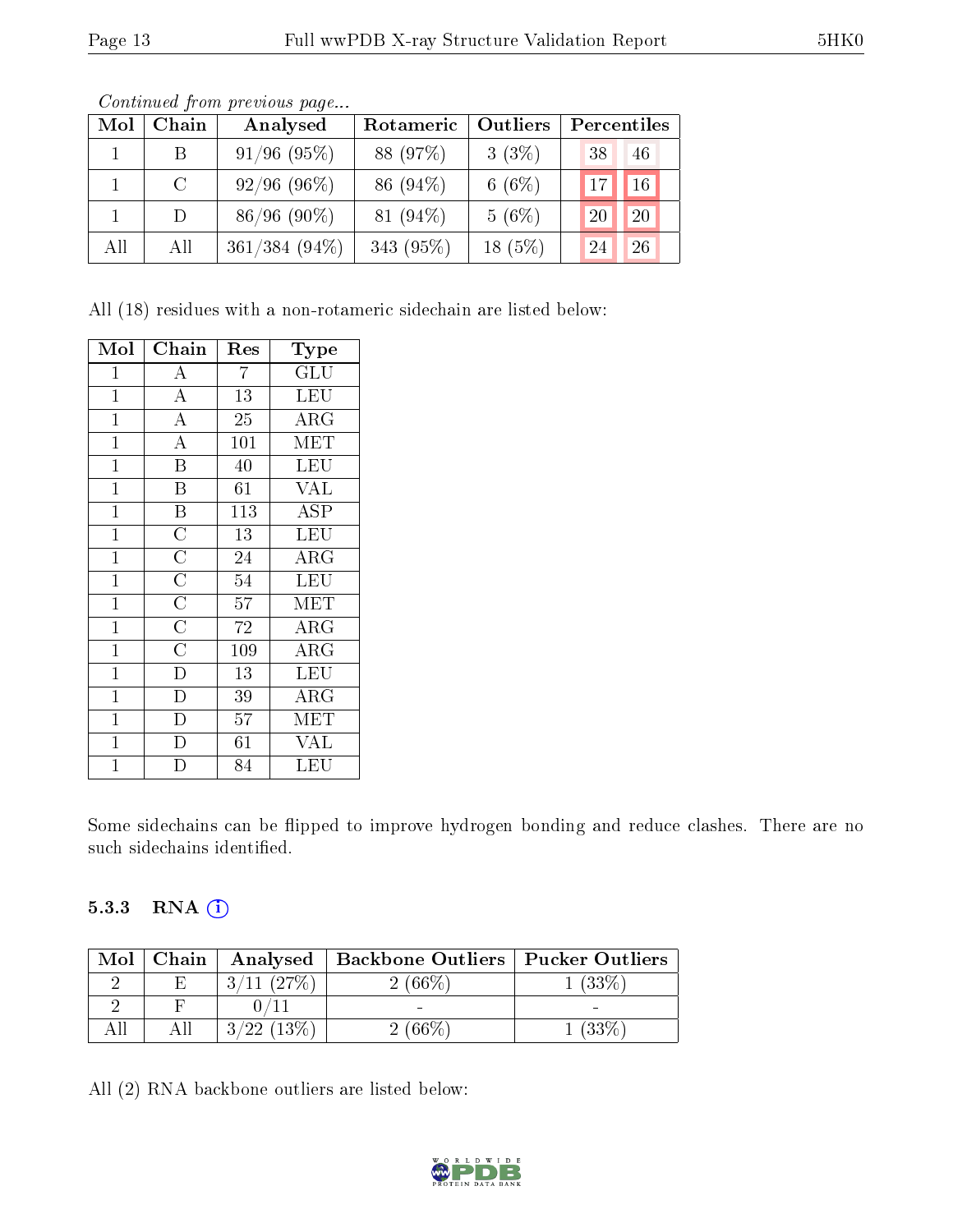| Mol | Chain | Res | Type |
|-----|-------|-----|------|
|     |       |     |      |
|     |       |     |      |

All (1) RNA pucker outliers are listed below:

| MoL | Chain | $\parallel$ Res | <b>Type</b> |
|-----|-------|-----------------|-------------|
|     |       |                 |             |

### 5.4 Non-standard residues in protein, DNA, RNA chains (i)

There are no non-standard protein/DNA/RNA residues in this entry.

### 5.5 Carbohydrates (i)

There are no carbohydrates in this entry.

## 5.6 Ligand geometry (i)

There are no ligands in this entry.

### 5.7 [O](https://www.wwpdb.org/validation/2017/XrayValidationReportHelp#nonstandard_residues_and_ligands)ther polymers (i)

There are no such residues in this entry.

### 5.8 Polymer linkage issues (i)

There are no chain breaks in this entry.

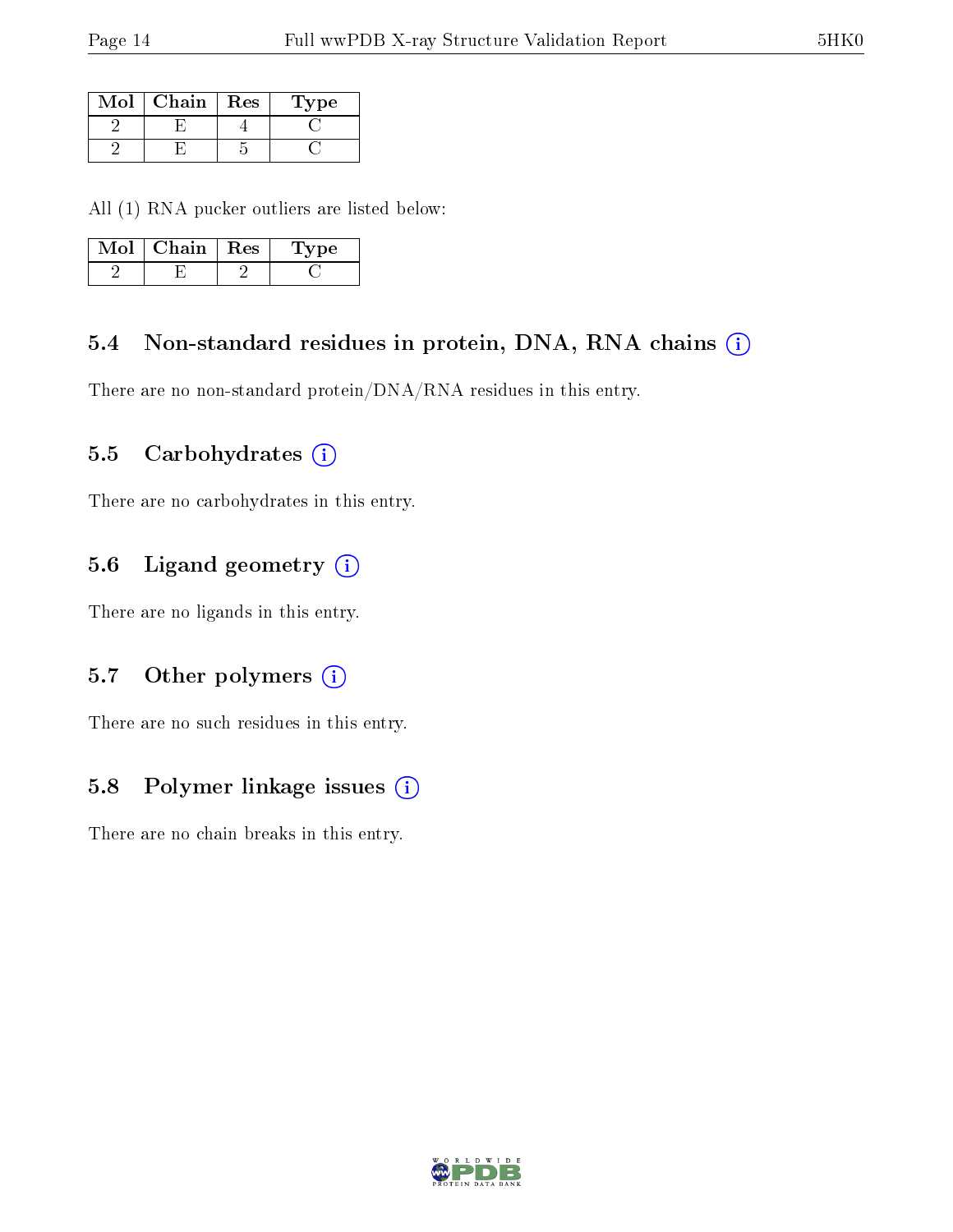# 6 Fit of model and data  $(i)$

# 6.1 Protein, DNA and RNA chains  $(i)$

In the following table, the column labelled  $#RSRZ> 2'$  contains the number (and percentage) of RSRZ outliers, followed by percent RSRZ outliers for the chain as percentile scores relative to all X-ray entries and entries of similar resolution. The OWAB column contains the minimum, median,  $95<sup>th</sup>$  percentile and maximum values of the occupancy-weighted average B-factor per residue. The column labelled ' $Q< 0.9$ ' lists the number of (and percentage) of residues with an average occupancy less than 0.9.

| Mol            | Chain        | Analysed         | ${ <\hspace{-1.5pt}{\mathrm{RSRZ}} \hspace{-1.5pt}>}$ | $\#\text{RSRZ}{>}2$                          | $OWAB(A^2)$    | Q <sub>0.9</sub> |
|----------------|--------------|------------------|-------------------------------------------------------|----------------------------------------------|----------------|------------------|
| $\mathbf{1}$   | $\mathbf{A}$ | $109/114(95\%)$  | $-0.30$                                               | $\vert$ 100<br>$\vert$ 100<br>0              | 25, 36, 54, 59 | $\left( \right)$ |
|                | B            | $107/114(93\%)$  | $-0.39$                                               | $\parallel$ 100<br>$0$   100                 | 25, 33, 46, 56 | $\Omega$         |
|                | C            | $109/114(95\%)$  | 0.00                                                  | $2(1\%)$<br>71<br>68                         | 31, 42, 62, 71 | $\left( \right)$ |
|                | D            | $101/114$ (88%)  | $-0.23$                                               | 100<br>$\vert$ 100 $\vert$<br>$\overline{0}$ | 28, 39, 51, 64 | $\Omega$         |
| $\overline{2}$ | E            | $4/11$ (36\%)    | $-0.23$                                               | 100<br>100<br>0                              | 42, 56, 59, 64 | $\Omega$         |
| $\overline{2}$ | F            | $1/11(9\%)$      | $-0.52$                                               | 100<br>$0$  100                              | 46, 46, 46, 46 | $\Omega$         |
| All            | All          | $431/478$ (90\%) | $-0.23$                                               | $2(0\%)$<br>91<br>91                         | 25, 38, 58, 71 |                  |

All (2) RSRZ outliers are listed below:

| Mol   Chain   Res   Type   RSRZ |    |                                             |  |
|---------------------------------|----|---------------------------------------------|--|
|                                 | 52 | THR                                         |  |
|                                 | 94 | $\lceil \cdot \rceil$ $\lceil \cdot \rceil$ |  |

### 6.2 Non-standard residues in protein, DNA, RNA chains  $(i)$

There are no non-standard protein/DNA/RNA residues in this entry.

### 6.3 Carbohydrates (i)

There are no carbohydrates in this entry.

### 6.4 Ligands  $(i)$

There are no ligands in this entry.